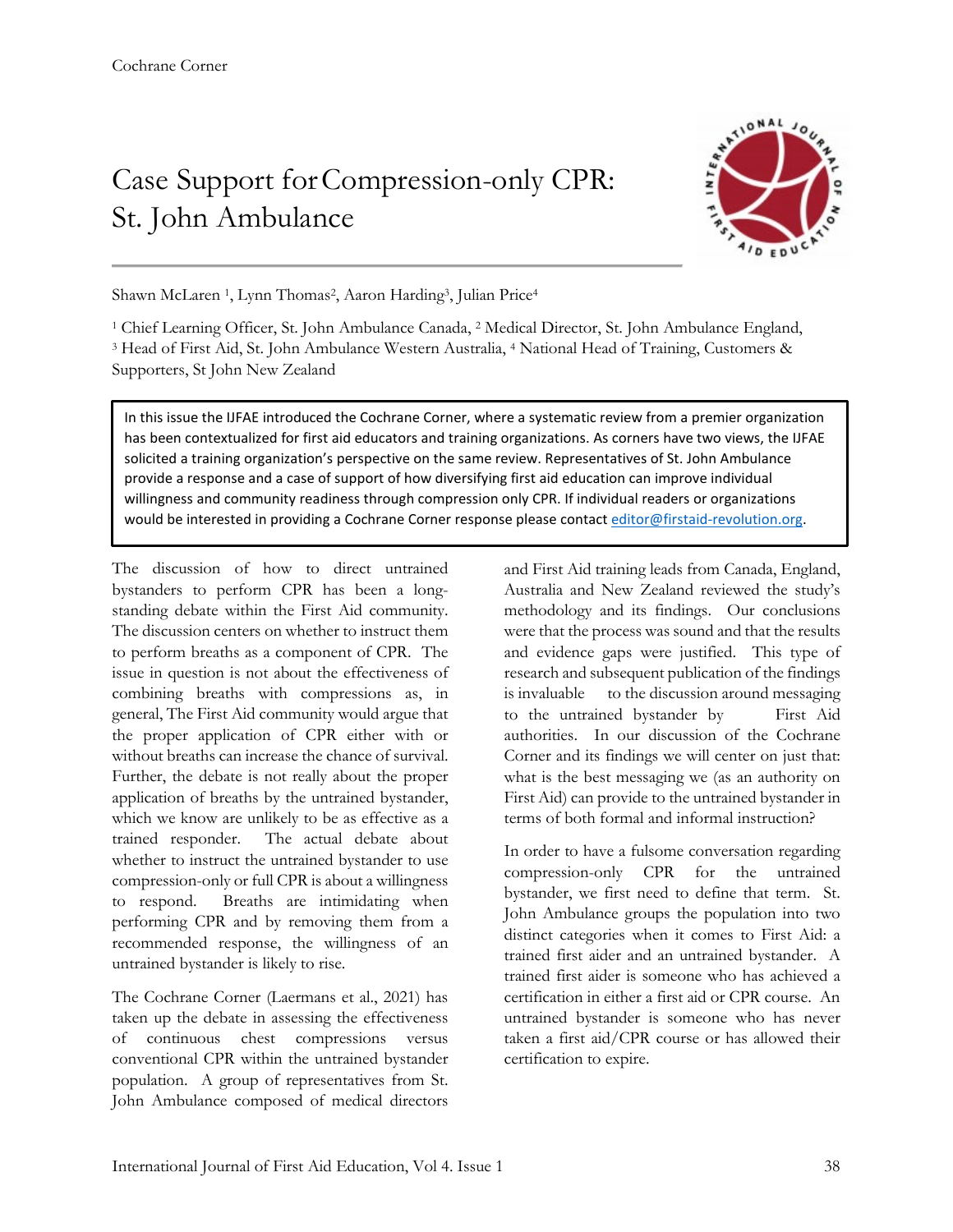Our position on the instruction of CPR relating to the combination of compressions and breaths differs on how that instruction is delivered. We continue to teach both breaths and compression within all of our first aid and CPR classes because we believe the combination provides a higher survival rate and it raises the willingness to act. Our instruction also discusses the proper use of personal protective equipment (PPE) and the concept of 'something is better than nothing' in terms of a response so that the responder can make choices in how they interact with the casualty. All of this combines to increase the responder's willingness to take action in the face of an emergency, particularly one that is cardiac in nature.

This philosophy of providing training that increases the participant's willingness to act is what has driven us to alter the message delivered to the population that does not take a certified first aid class but is still looking to consume information on how to respond during an emergency. Our messaging to untrained bystanders, whether a formal media campaign or messaging through social media channels, is one of taking action in a means that makes them feel safe. The core of the messaging regarding cardiac events involves three levels of taking action. The first, being at a minimum, is to call emergency services and get responders on the way. The second is to begin compression-only CPR. The thinking here is that the removal of breaths makes them more likely to take action. As noted in the Cochrane study, the application of continuous compressions did improve the rate of survival among those studied. Lastly, when performing CPR on family members we promote the use of compressions and breaths as the hesitation tied to contact with a stranger is removed. In sum, the purpose of promoting compression-only CPR is to create a population of untrained bystanders that are willing to act. The more that act, the more lives that will be saved as demonstrated in the findings from the Cochrane Review.

## **Case Study: England**

An example of the promotion of compression-only CPR was conducted in England by St. John

Ambulance in October 2020 (see supplementary material for further information on this). During the global COVID-19 pandemic St John Ambulance England took a targeted virtual approach to Restart a Heart Day which provides a focus for teaching CPR to the public. Research was undertaken (Brown et al., 2019) to identify the hotspots of high Out of Hospital Cardiac Arrest (OOHCA) and low Bystander CPR (BCPR), being mindful that we wanted to engage community networks and groups who do not normally access first aid and basic lifesaving skills. In the UK, Cardiovascular disease is disproportionately higher in South Asian and other Black and Minority Ethnic Groups (BAME) groups and so the campaign was focused on these communities.

Several virtual learning sessions were provided to Hindu Temple Community Groups throughout London and the Midlands and South Asian Women's Group in London. We worked with intergenerational groups with the help of translation for elders and English subtitles provided in our videos. Creating interactive and engaging activities demonstrated that virtual sessions could provide value, engagement, and confidence in the same way that face-to-face learning can.

During this campaign in October 2020, 1700 people were reached with the virtual session with an age range of 4 to 85 years. Our social media reached 343,673 people. The people attending the session were asked before and after the session about their confidence in being able to give compression only CPR. This increased from 3% before the session to 98% after measured via on online quiz before and after the sessions. The work to reach those harder to reach populations continues.

## **Conclusion**

In conclusion, the Cochrane Corner review on this topic (and the evidence base it draws on) is critical to saving lives. It promotes discussion and potentially the changes in the way the first aid community approaches its instruction. Promotion of compression-only CPR for the untrained bystander by first aid training authorities is critical